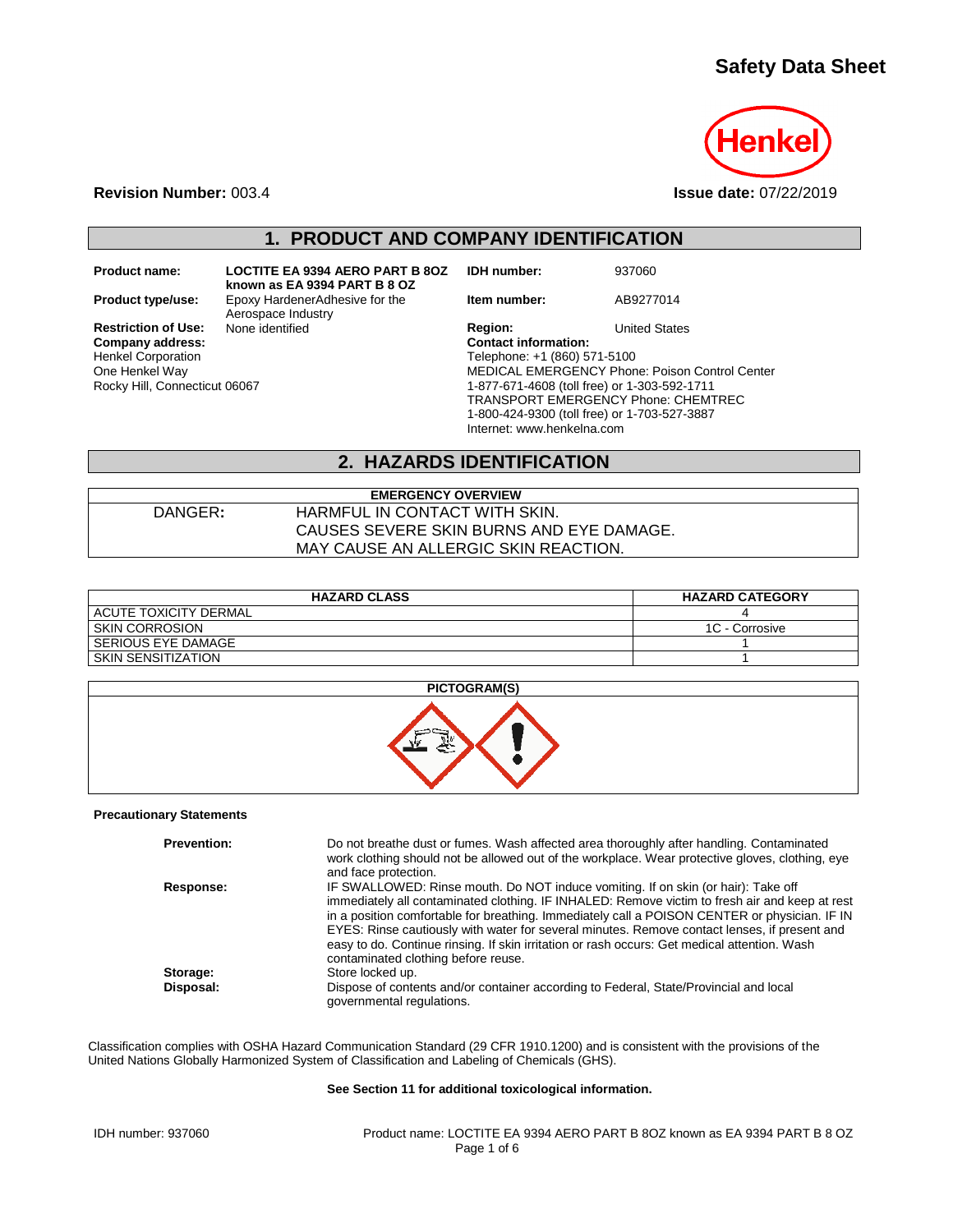## **3. COMPOSITION / INFORMATION ON INGREDIENTS**

| <b>Hazardous Component(s)</b>                 | <b>CAS Number</b> | Percentage* |
|-----------------------------------------------|-------------------|-------------|
| Tetraethylene pentamine                       | 112-57-2          | $30 - 40$   |
| N,N'-Bis(3-aminopropyl)piperazine             | 7209-38-3         | $30 - 40$   |
| 3,6,9,12<br>tetraazatetradecamethylenediamine | 4067-16-7         | $5 - 10$    |
| Silica, amorphous, fumed, crystal-free        | 112945-52-5       | $5 - 10$    |
| Triethylenetetramine                          | 112-24-3          | $1 - 5$     |
| Carbon black                                  | 1333-86-4         | $0.1 - 1$   |

\* Exact percentages may vary or are trade secret. Concentration range is provided to assist users in providing appropriate protections.

| <b>4. FIRST AID MEASURES</b>       |                                                                                                                                                                |  |
|------------------------------------|----------------------------------------------------------------------------------------------------------------------------------------------------------------|--|
| Inhalation:                        | If inhaled, immediately remove the affected person to fresh air. If symptoms<br>develop and persist, get medical attention.                                    |  |
| Skin contact:                      | Remove contaminated clothing and footwear. Immediately wash skin<br>thoroughly with soap and water. If symptoms develop and persist, get medical<br>attention. |  |
| Eye contact:                       | In case of contact with the eyes, rinse immediately with plenty of water for 15<br>minutes, and seek immediate medical attention.                              |  |
| Ingestion:                         | Get immediate medical attention. Do not induce vomiting. Never give anything<br>by mouth to a victim who is unconscious or is having convulsions.              |  |
| Symptoms:                          | See Section 11.                                                                                                                                                |  |
| Notes to physician:                | Treat symptomatically and supportively.                                                                                                                        |  |
|                                    | <b>5. FIRE FIGHTING MEASURES</b>                                                                                                                               |  |
| <b>Extinguishing media:</b>        | Water spray (fog), foam, dry chemical or carbon dioxide.                                                                                                       |  |
| Special firefighting procedures:   | Wear full protective clothing. Wear self-contained breathing apparatus.                                                                                        |  |
| Unusual fire or explosion hazards: | In case of fire, keep containers cool with water spray. Closed containers may<br>rupture (due to build up of pressure) when exposed to extreme heat.           |  |
| Hazardous combustion products:     | Upon decomposition, this product emits carbon monoxide, carbon dioxide                                                                                         |  |

## **6. ACCIDENTAL RELEASE MEASURES**

**Use personal protection recommended in Section 8, isolate the hazard area and deny entry to unnecessary and unprotected personnel.**

| <b>Environmental precautions:</b> | Prevent further leakage or spillage if safe to do so. Wear appropriate<br>protective equipment and clothing during clean-up. Do not allow product to<br>enter sewer or waterways. |
|-----------------------------------|-----------------------------------------------------------------------------------------------------------------------------------------------------------------------------------|
| Clean-up methods:                 | Scrape up spilled material and place in a closed container for disposal.<br>Dispose of according to Federal, State and local governmental regulations.                            |

and/or low molecular weight hydrocarbons. Oxides of nitrogen.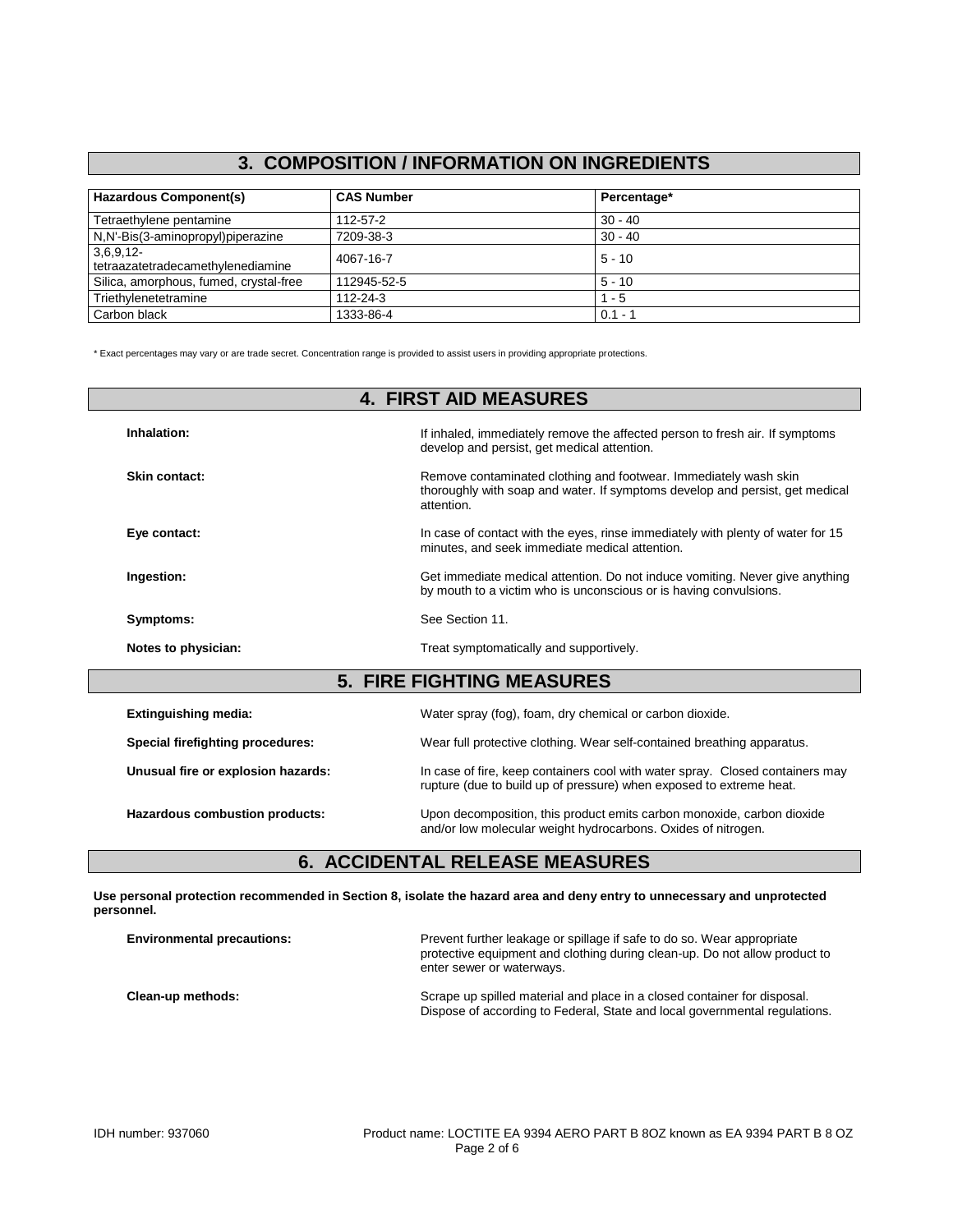## **7. HANDLING AND STORAGE**

**Handling:** For the Part A plus Part B adhesive mixture, follow curing schedule as recommended in product literature. Do not heat Part B at temperatures greater than 100 °C (212 °F). This material may self-react at higher temperatures and cause an exotherm. The exotherm has the potential for release of excessive energy and toxic gasses. Empty containers retain product residue, so obey hazard warnings and handle empty containers as if they were full. Do not cut, grind, weld, or drill on or near this container.

**Storage:** Keep container tightly closed and in a cool, well-ventilated place away from incompatible materials.

**For information on product shelf life, please review labels on container or check the Technical Data Sheet.**

## **8. EXPOSURE CONTROLS / PERSONAL PROTECTION**

**Employers should complete an assessment of all workplaces to determine the need for, and selection of, proper exposure controls and protective equipment for each task performed.**

| <b>Hazardous Component(s)</b>                    | <b>ACGIH TLV</b>                                                       | <b>OSHA PEL</b>                    | <b>AIHA WEEL</b>                                                                  | <b>OTHER</b> |
|--------------------------------------------------|------------------------------------------------------------------------|------------------------------------|-----------------------------------------------------------------------------------|--------------|
| Tetraethylene pentamine                          | None                                                                   | None                               | (SKIN) Aerosol.<br>1 ppm $(5 \text{ mg/m3})$<br>TWA Aerosol. (Skin<br>sensitizer) | None         |
| N,N'-Bis(3-aminopropyl)piperazine                | None                                                                   | None                               | None                                                                              | None         |
| $3,6,9,12-$<br>tetraazatetradecamethylenediamine | None                                                                   | None                               | None                                                                              | None         |
| Silica, amorphous, fumed, crystal-free           | 10 mg/m3 TWA<br>Inhalable dust.<br>3 mg/m3 TWA<br>Respirable fraction. | 20 MPPCF TWA<br>$0.8$ mg/m $3$ TWA | None                                                                              | None         |
| Triethylenetetramine                             | None                                                                   | None                               | 1 ppm $(6 \text{ mg/m3})$<br>TWA<br>(SKIN)                                        | None         |
| Carbon black                                     | 3 mg/m3 TWA<br>Inhalable fraction.                                     | 3.5 mg/m3 PEL                      | None                                                                              | None         |

**Engineering controls:** Ventilation should effectively remove and prevent buildup of any dust generated from the handling of this product.

**Respiratory protection:** When dusts or thermal processing fumes are generated and ventilation is not sufficient to effectively remove them, appropriate NIOSH/MSHA approved respiratory protection must be provided.

**Eye/face protection:** Safety goggles or safety glasses with side shields.

**Skin protection:** Wear impervious gloves for prolonged contact. Use of impervious apron and boots are recommended.

## **9. PHYSICAL AND CHEMICAL PROPERTIES**

**Physical state:** Solid Solid Color: Solid Solid Solid Solid Solid Solid Solid Solid Solid Solid Solid Solid Solid Solid Solid Solid Solid Solid Solid Solid Solid Solid Solid Solid Solid Solid Solid Solid Solid Solid Solid **Color:** Brown **Odor:** Amine **Odor threshold:** Not available.<br> **pH:** Not applicable **Vapor pressure:**  $\leq 0.1$  mm hg<br> **Boiling point/range:**  $\leq 340 °C (644 °F)$ **Boiling point/range:** 340 °C (644<sup>°</sup>F)<br> **Melting point/ range:** Not determined **Melting point/ range:** Not **Specific aravity:** 1.0 **Specific gravity:** 1.0<br> **Vanor density:** 8.6 **Vapor density:**<br>Flash point: **Flammable/Explosive limits - lower:** Not determined

Not applicable<br>< 0.1 mm hg **Flash point:** > 93 °C (> 199.4 °F)

IDH number: 937060 Product name: LOCTITE EA 9394 AERO PART B 8OZ known as EA 9394 PART B 8 OZ Page 3 of 6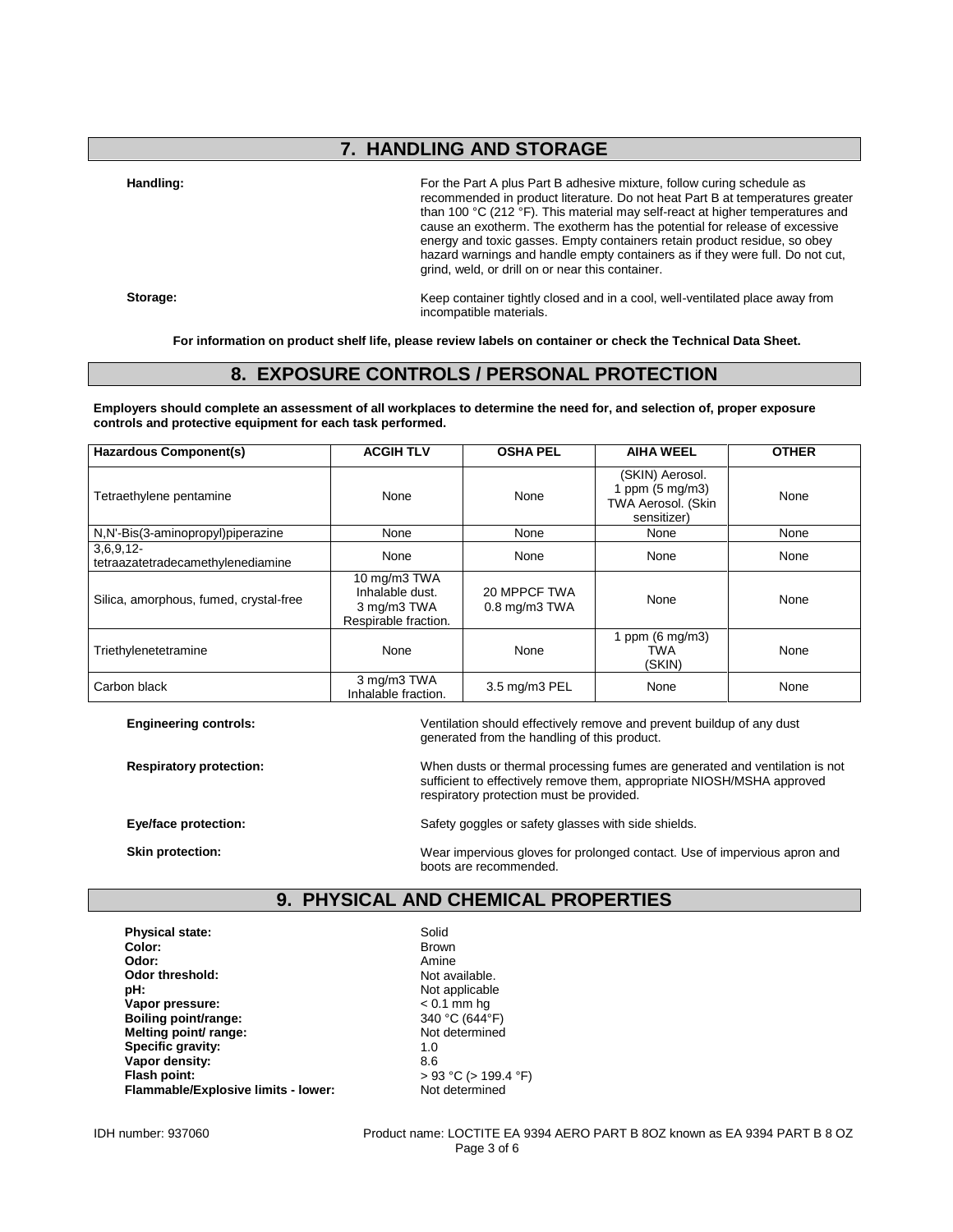| Flammable/Explosive limits - upper:      | Not determined                                                        |
|------------------------------------------|-----------------------------------------------------------------------|
| Autoignition temperature:                | Not determined                                                        |
| <b>Flammability:</b>                     | Not applicable                                                        |
| <b>Evaporation rate:</b>                 | Not determined                                                        |
| Solubility in water:                     | Complete                                                              |
| Partition coefficient (n-octanol/water): | Not determined                                                        |
| <b>VOC content:</b>                      | < 10 g/l per SCAQMD Rule 1124 [EPA Test Method 24/304-91] (estimated) |
| Viscosity:                               | Not available.                                                        |
| Decomposition temperature:               | Not available.                                                        |
|                                          |                                                                       |

# **10. STABILITY AND REACTIVITY**

| Stability:                                  | Stable at normal conditions.                                                                                                                                                                                                                                                                                                   |
|---------------------------------------------|--------------------------------------------------------------------------------------------------------------------------------------------------------------------------------------------------------------------------------------------------------------------------------------------------------------------------------|
| <b>Hazardous reactions:</b>                 | May occur.                                                                                                                                                                                                                                                                                                                     |
| <b>Hazardous decomposition</b><br>products: | Upon decomposition, this product emits carbon monoxide, carbon dioxide and/or low<br>molecular weight hydrocarbons. Oxides of nitrogen.                                                                                                                                                                                        |
| Incompatible materials:                     | Keep away from strong oxidizing agents, strong Lewis or mineral acids.                                                                                                                                                                                                                                                         |
| <b>Reactivity:</b>                          | Not available.                                                                                                                                                                                                                                                                                                                 |
| Conditions to avoid:                        | Avoid mixing resin (Part A) and curing agent (Part B) unless you plan to use immediately. Do<br>not heat mixed adhesive unless curing surfaces to be bonded. Failure to observe these<br>precautions may result in excessive heat build-up causing an exotherm. The exotherm has the<br>potential for release of toxic gasses. |
| 11                                          | TOYICOLOGICAL INEOPMATION                                                                                                                                                                                                                                                                                                      |

## **11. TOXICOLOGICAL INFORMATION**

**Relevant routes of exposure:** Skin, Inhalation, Eyes, Ingestion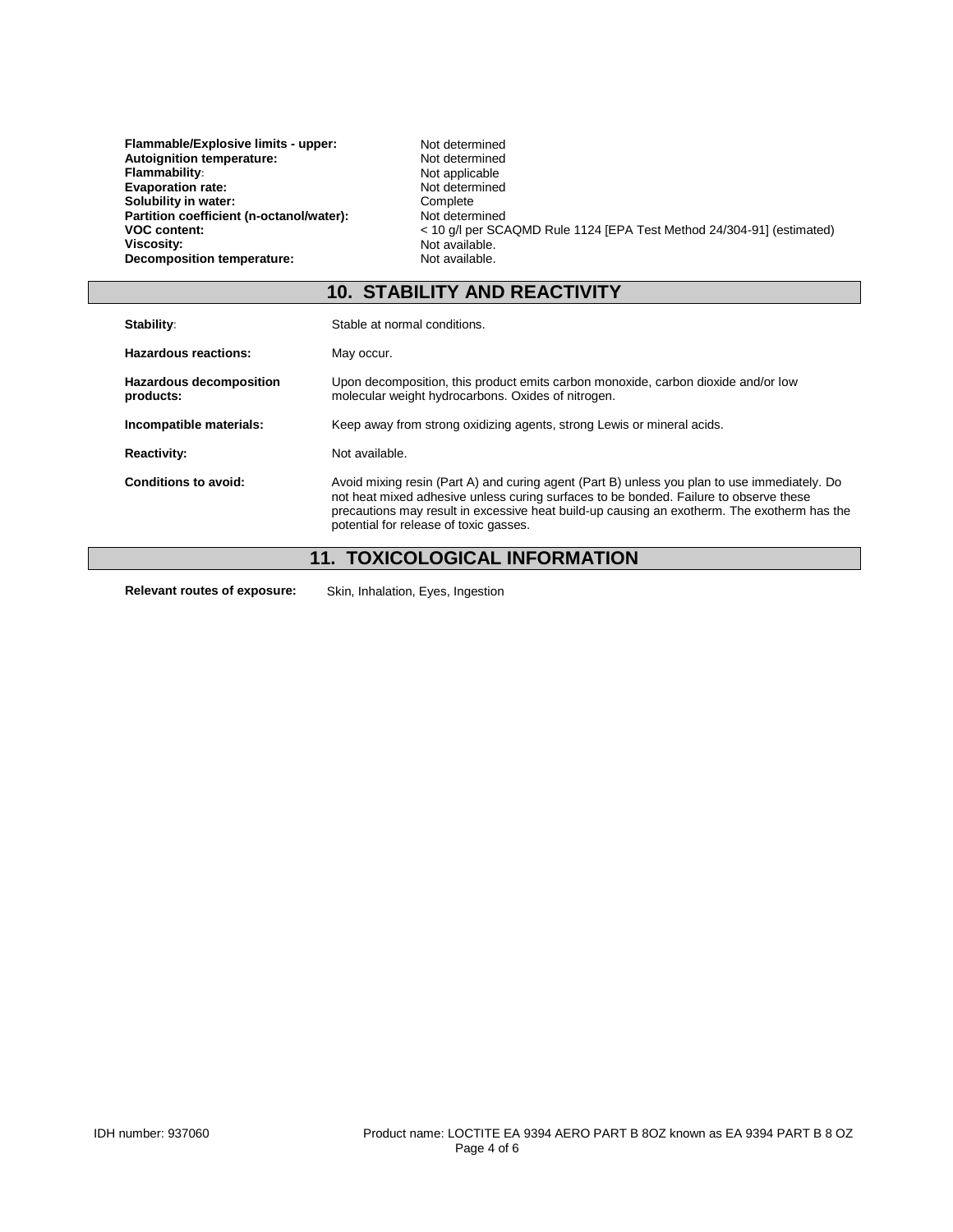#### **Potential Health Effects/Symptoms**

| Inhalation:          | Can cause severe irritation and burns to the respiratory tract.                                                                                                                                                     |
|----------------------|---------------------------------------------------------------------------------------------------------------------------------------------------------------------------------------------------------------------|
| <b>Skin contact:</b> | This product is severely irritating to the skin and may cause burns. Repeated or prolonged skin<br>contact may result in allergic sensitization. This product may be harmful if it is absorbed<br>through the skin. |
| Eye contact:         | This product is severely irritating to the eyes and may cause eye burns.                                                                                                                                            |
| Ingestion:           | Ingestion may produce burns to the lips, oral cavity, upper airway, esophagus and possibly the<br>digestive tract.                                                                                                  |

| <b>Hazardous Component(s)</b>                 | LD50s and LC50s                                                                                     | <b>Immediate and Delayed Health Effects</b>              |
|-----------------------------------------------|-----------------------------------------------------------------------------------------------------|----------------------------------------------------------|
| Tetraethylene pentamine                       | Oral LD50 (Rat) = $3.99$ g/kg<br>Oral LD50 (Rat) = $2.1$ g/kg<br>Dermal LD50 (Rabbit) = $0.66$ g/kg | Irritant, Mutagen, Allergen                              |
| N,N'-Bis(3-aminopropyl)piperazine             | None                                                                                                | No Records                                               |
| 3,6,9,12<br>tetraazatetradecamethylenediamine | None                                                                                                | Irritant, Allergen                                       |
| Silica, amorphous, fumed, crystal-free        | None                                                                                                | Nuisance dust                                            |
| Triethylenetetramine                          | None                                                                                                | Allergen, Corrosive, Developmental, Irritant,<br>Mutagen |
| Carbon black                                  | Oral LD50 (Rat) = $> 8,000$ mg/kg                                                                   | Respiratory, Some evidence of<br>carcinogenicity         |

| <b>Hazardous Component(s)</b>                    | <b>NTP Carcinogen</b> | <b>IARC Carcinogen</b> | <b>OSHA Carcinogen</b><br>(Specifically Regulated) |
|--------------------------------------------------|-----------------------|------------------------|----------------------------------------------------|
| Tetraethylene pentamine                          | No                    | No                     | No                                                 |
| N,N'-Bis(3-aminopropyl)piperazine                | No                    | No                     | No                                                 |
| $3,6,9,12-$<br>tetraazatetradecamethylenediamine | No                    | No                     | <b>No</b>                                          |
| Silica, amorphous, fumed, crystal-free           | No                    | No                     | No                                                 |
| Triethylenetetramine                             | No                    | No                     | No                                                 |
| Carbon black                                     | No                    | Group 2B               | No                                                 |

## **12. ECOLOGICAL INFORMATION**

**Ecological information:** Do not empty into drains, soil or bodies of water.

### **13. DISPOSAL CONSIDERATIONS**

**Information provided is for unused product only.**

**Recommended method of disposal:** Dispose of according to Federal, State and local governmental regulations.

**Hazardous waste number:** This product, if discarded, may be characterized as a RCRA corrosive waste, D002. Wastes must be tested using methods described in 40 CFR Part 261 to determine if it meets applicable definitions of hazardous wastes.

## **14. TRANSPORT INFORMATION**

**The transport information provided in this section only applies to the material/formulation itself, and is not specific to any package/configuration.**

**U.S. Department of Transportation Ground (49 CFR)**

**Hazard class or division:** 8<br> **Identification number:** UN 3259 **Identification number:** UN<br>Packing group: III **Packing group:** 

Amines, solid, corrosive, n.o.s. (Tetraethylene pentamine, Substituted piperazine)<br>8